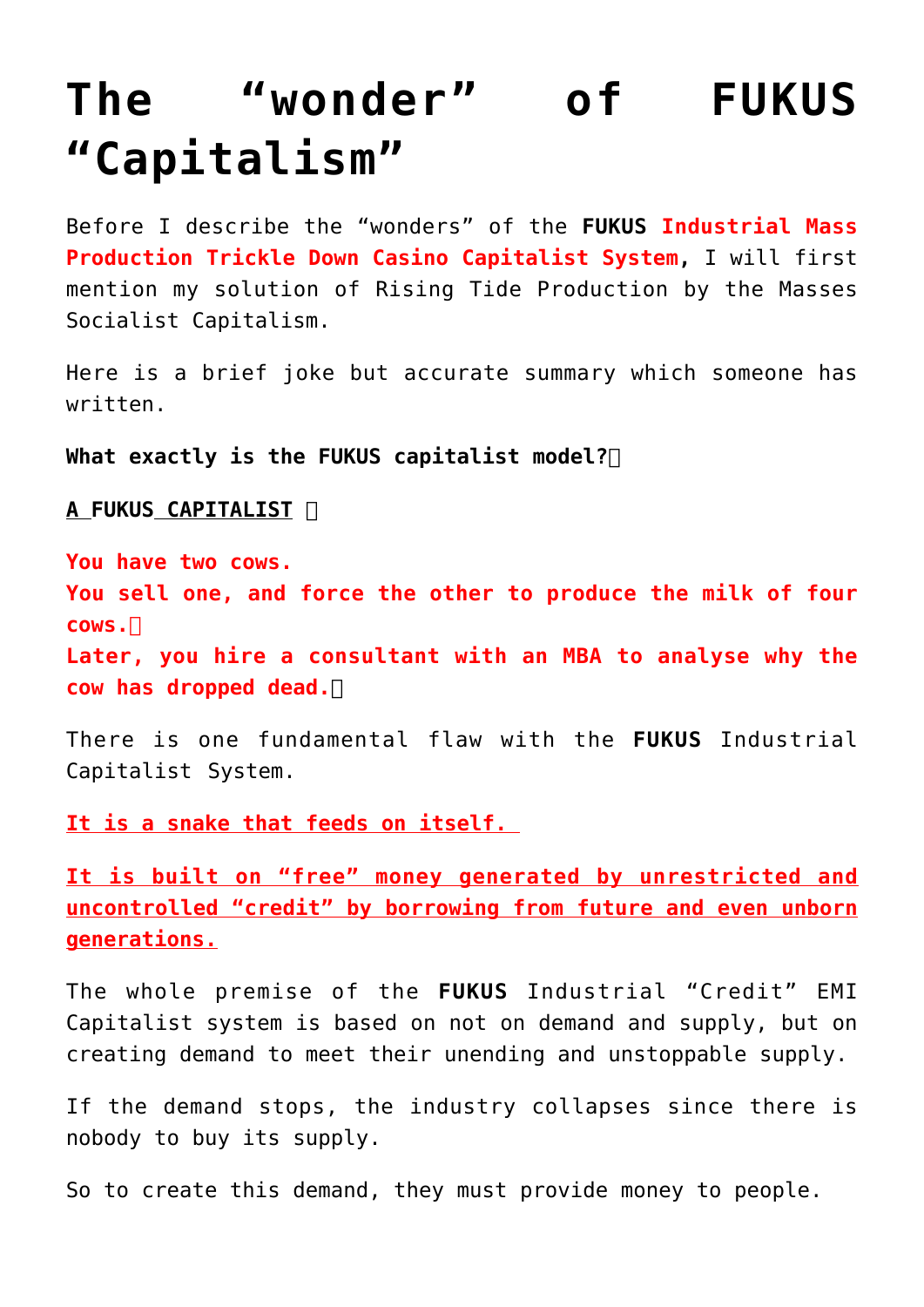To maximize profits, manual jobs will have to be minimised by automation.

But robots dont buy Plasma TVs, real people with money do this.

Hence even people with no jobs and unsteady jobs have to be provided with money to maintain the demand which eventually maintains Western Industrial Capitalism.

This has led to the concept of the [Equated monthly installment](https://en.wikipedia.org/wiki/Equated_monthly_installment) (EMI).

A person can be lent money because he has a good history of repaying the monthly installment.

But how much money should be lent?

Not more than 30% of the capacity he has to pay back not the monthly installment but the entire loan.

So these corporations which are mainly controlled by the [Pimps](http://aryadharma.world/wallstreetpimps/) [of Wall/Dalal Street](http://aryadharma.world/wallstreetpimps/) get the government to lend money to the people and more importantly to themselves.

The Government does not have any money since there are not enough revenues from taxes because of falling demand, so the government prints money using treasury bonds in [Fiat](http://aryadharma.world/ponzipetrodollar/) [Currencies.](http://aryadharma.world/ponzipetrodollar/)

The government issues "credit" by issuing low interest bonds to gullible idiots who consider these worthless piece of paper as solid "investments" since it has the sovereign "guarantee" of the government.

**The Government issues "Credit" which is actually debt borrowed from future generations and even unborn generations.**

The banks that get this "credit" at low interest rates from the government, then recklessly issue this "free" money to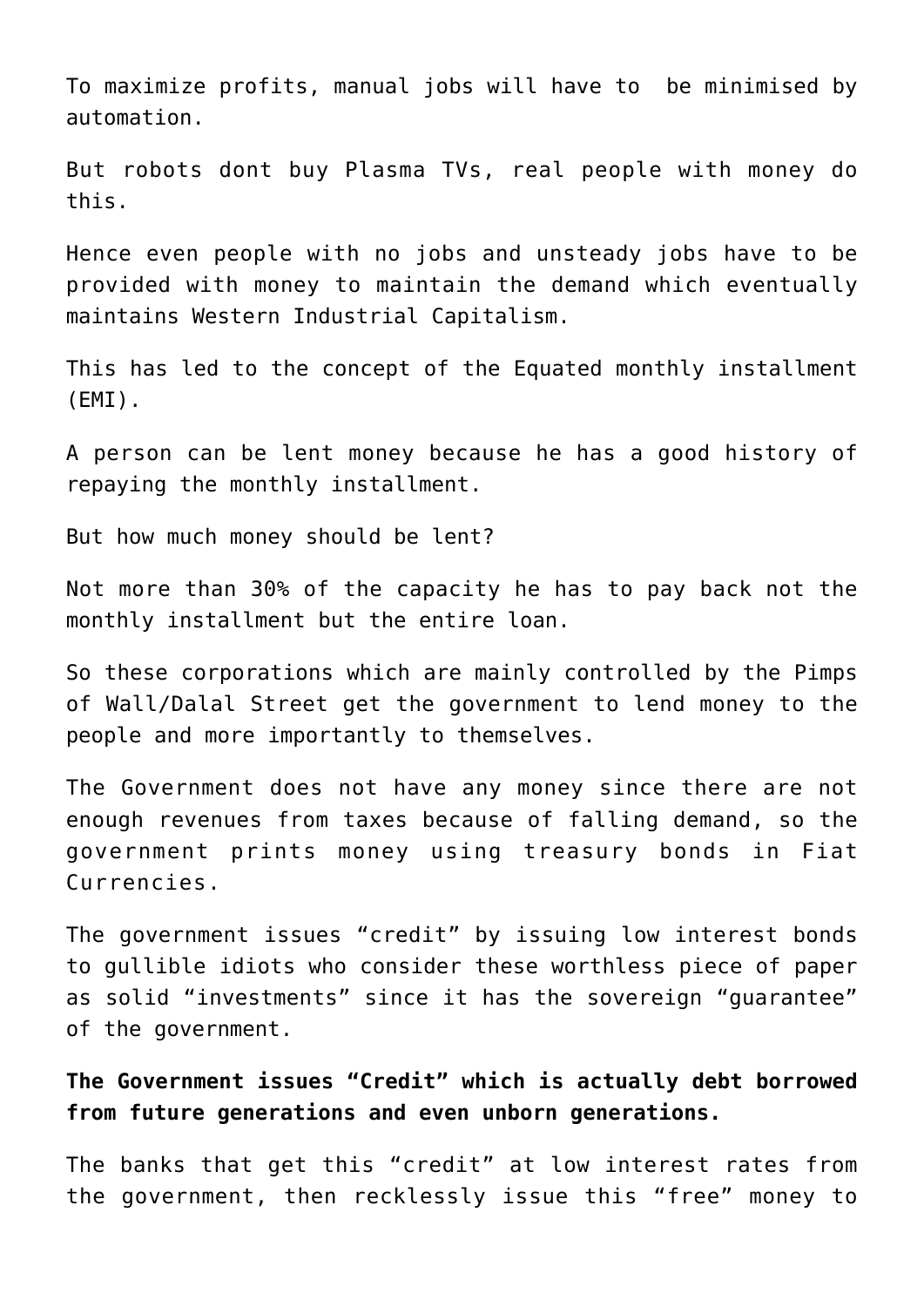[Wall/Dalal Street Pimps and Lalas](http://aryadharma.world/wallstreetpimps/) to speculate and also divert money from these loans to their personal bank accounts, and also to the accounts of their multiple wives, mistresses, concubines, toy boys and more than seven generations of their families.

There is no risk for anybody, except the gullible idiots who invested their lives savings in these banks and [Wall/Dalal](http://aryadharma.world/wallstreetpimps/) [Street Pimps and Lalas](http://aryadharma.world/wallstreetpimps/).

Finally, after [Wall/Dalal Street Pimps and Lalas](http://aryadharma.world/wallstreetpimps/) default on their huge loans, the banks collapse and people lose their lives savings.

After this the government issues more "credit" backed by it sovereign "guarantee", [recapitalises](https://en.wikipedia.org/wiki/Recapitalization) the banks and "**restructures"** the loans of the [Wall Dalal/Street Pimps and](http://aryadharma.world/wallstreetpimps/) [Lalas](http://aryadharma.world/wallstreetpimps/).

Read my article on the [Wall Dalal/Street Pimps and Lalas](http://aryadharma.world/wallstreetpimps/) to understand more about this scam and what "restructuring" actually means.

And after this the whole circus starts again.

Finally the government itself is in upto its eyeballs in debt.

It cannot issue free money "credit" at low interest rates anymore.

So the government is forced to mortgage its assets and borrow at high interest like a desperate drug addicted [junkie](https://en.wikipedia.org/wiki/Junkie) borrowing from a [pawn broker](https://en.wikipedia.org/wiki/Pawnbroker).

Finally a day comes when the pawn broker also refuses to lend money.

Then the government defaults on its sovereign "guaranteed" bonds and then the shit hits the fan (**SHTF**).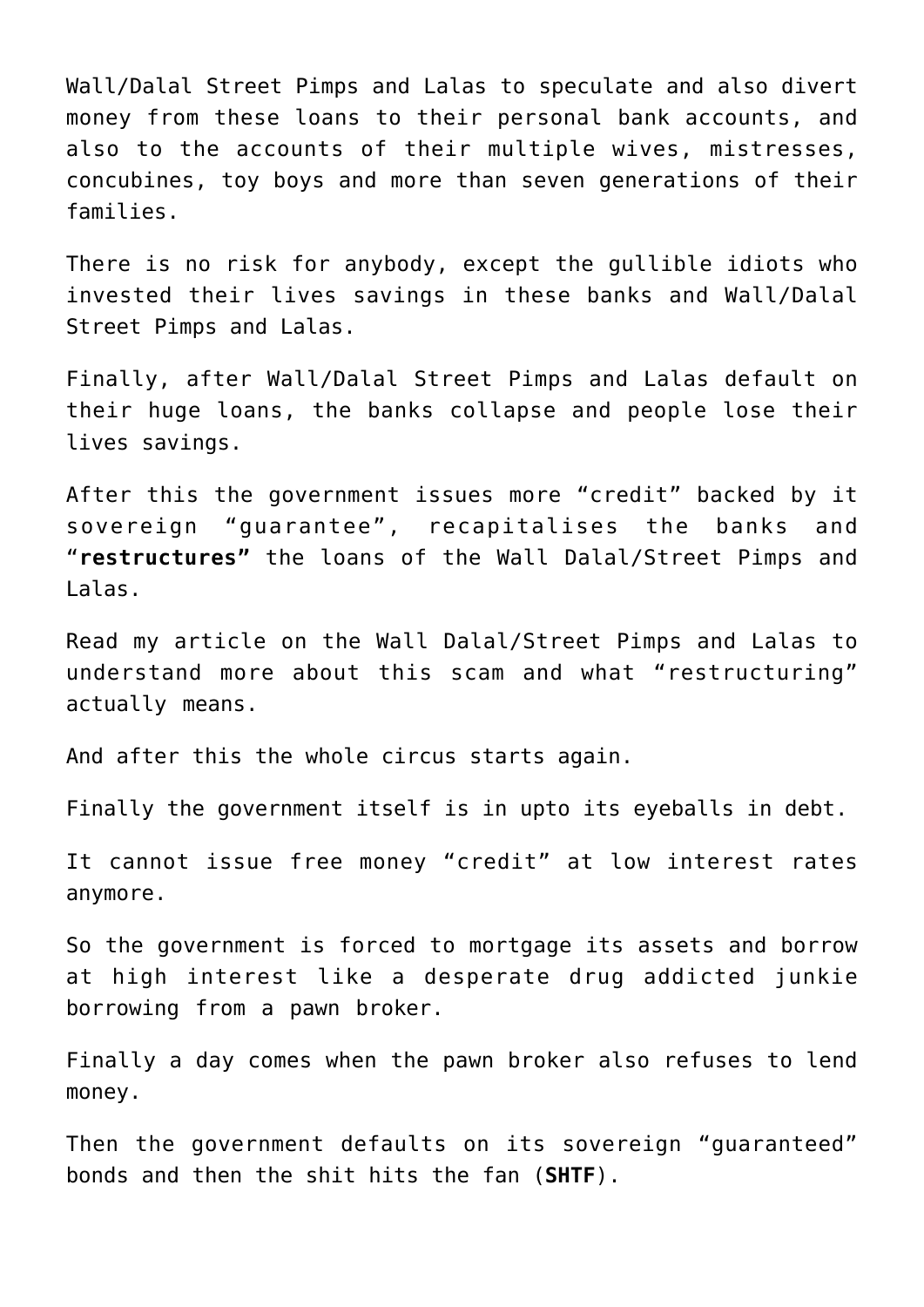The currency is now worth less than toilet paper.

Inflation is rising by the hour. There are riots.

There is a shortage of everything, even syringes for hospitals and vaccines and formula feed to take care of new born babies.

Murder is committed brazenly just to get a loaf of bread.

People flee big cities and return to rural areas.

Where you dont need and cannot get "free" "money" to live, you need real tangible goods that can be only generated by real hard work and intelligence.

You work hard on the farm, and grow everything you need, trade the rest with your neighbours and hence there is not much need for "free" "money".

This is what will happen to our future generations.

They will all return to the lives of our ancestors of a mainly rural, agricultural and community based way of life.

They will relive the lives of our ancestors where hard work and sincere effort was rewarded and those who did not do so were left to ruin.

And this is not a bad thing, it is actually a good thing. They will actually have a much better quality of life than we have and live their lives with great joy.

Living a contented and good quality of life is much better than having wealth only.

Quality of life is not just measured in the ease of modern material conveniences.

**Quality of life is mainly measured in the contentment, amount of happiness and peace of mind that one has, regardless of modern material comforts.**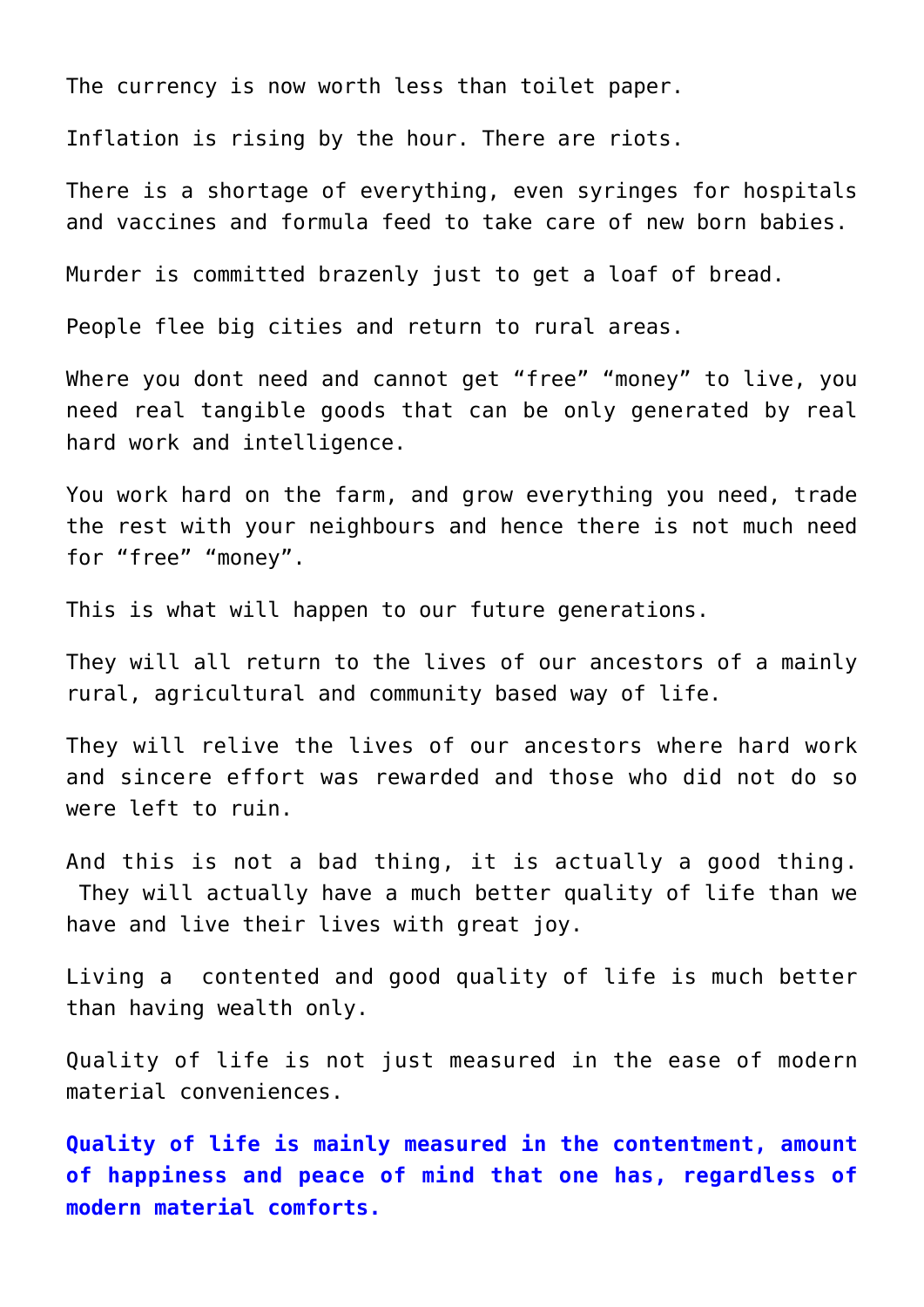**It is better to be poor and live in contentment and freedom from debt, than to be a rich slave and live in the chains of debt.**

**[Bharat](http://aryadharma.world/bharat/) is now at a very critical stage. It was at the stage that America was in the 1750-1850.**

At that time in America, most people did farming and manual production.

Though there was not much money to spend on frivolities, **everybody had a meal to eat and a bed to sleep in.**

There were no billionaires, there were slaves, **but nobody was homeless and destitute either.** There was very little inflation.

Some of the greatest works of American writing ([Franklin,](http://en.wikipedia.org/wiki/Benjamin_Franklin) [Jefferson](http://en.wikipedia.org/wiki/Thomas_Jefferson), [Thoreau](http://en.wikipedia.org/wiki/Henry_David_Thoreau)) came during this period. Most people had very good personal relationships with neighbours, friends and relatives and they depended on this community first for support rather than depend on the government.

The community lived close to each other and most people lived close together in cities and villages. There were no suburbs with McMansions and useless strip malls.

There was zero inflation from 1800 to 1850. There was no income tax. There was no monthly minimum EMI. There was no [social security.](http://en.wikipedia.org/wiki/Social_security)

**Still people in America in the 1800s led a better quality of life than those in currently "developed" America live in 2019.**

## As I said before:

**Quality of life is mainly measured in the contentment, amount of happiness and peace of mind that one has, regardless of modern material comforts.**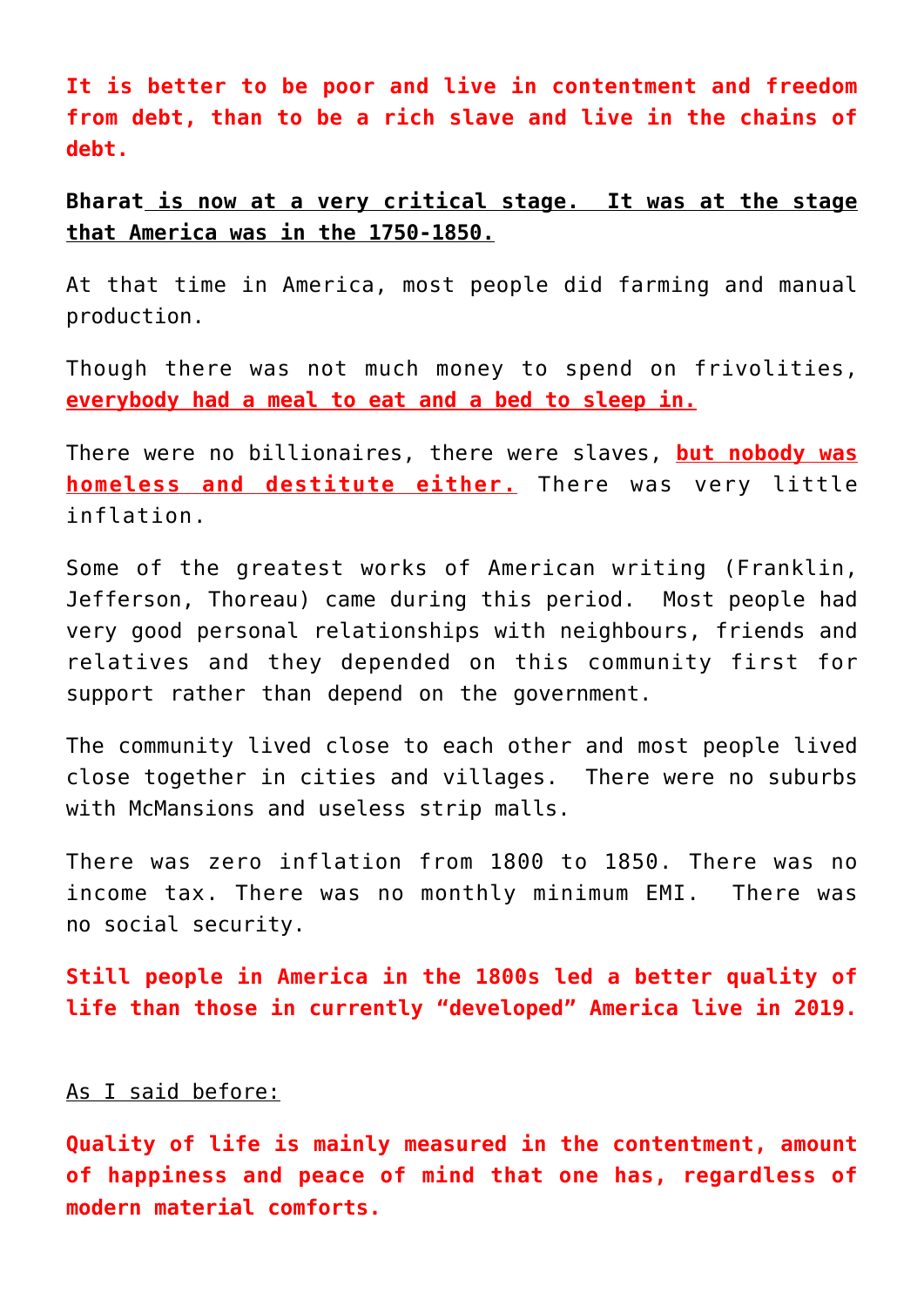They had a better quality of life in those days people worked hard and depended on each other and did not depend on the government unlike the lazy modern day citizens of not just America, but the entire developed world.

Then came the [Civil war](http://en.wikipedia.org/wiki/Civil_war) and that changed everything. Many men died.

Many cities were ruined. This included the [burning and looting](http://en.wikipedia.org/wiki/Sherman%27s_March_to_the_Sea) [of Southern towns and cities](http://en.wikipedia.org/wiki/Sherman%27s_March_to_the_Sea), homes, farms, businesses and livestock, mass violation of women and the killing of many people, including women and children.

There was a shortage of labour. Resources needed to be rebuilt.

America instead of retaining the predominantly agricultural and manual and sustainable way of life that gave it prosperity, decided to choose industrialisation.

It is a fallacy to think that the Civil War was fought to free black slaves.

[Lincoln](https://en.wikipedia.org/wiki/Abraham_Lincoln) was an expert at [putting lipstick on a pig.](http://en.wikipedia.org/wiki/Lipstick_on_a_pig)

**Freeing slaves was not the primary reason for the [Union](https://en.wikipedia.org/wiki/Union_(American_Civil_War)) to go to war against the South.**

**The actual reason that [Lincoln](https://en.wikipedia.org/wiki/Abraham_Lincoln) went to war was to preserve the union and prevent the southern states from seceding.**

**And the [Southerners](https://en.wikipedia.org/wiki/Confederate_States_of_America) did not want to secede from the Union mainly because they wanted to keep slaves.**

**The Southerners also wanted to secede from the Union because of high taxes and low sales prices imposed on the Southern states by the Union.**

The South was primarily an agricultural economy. The North lived off the high taxes generated by the South and also the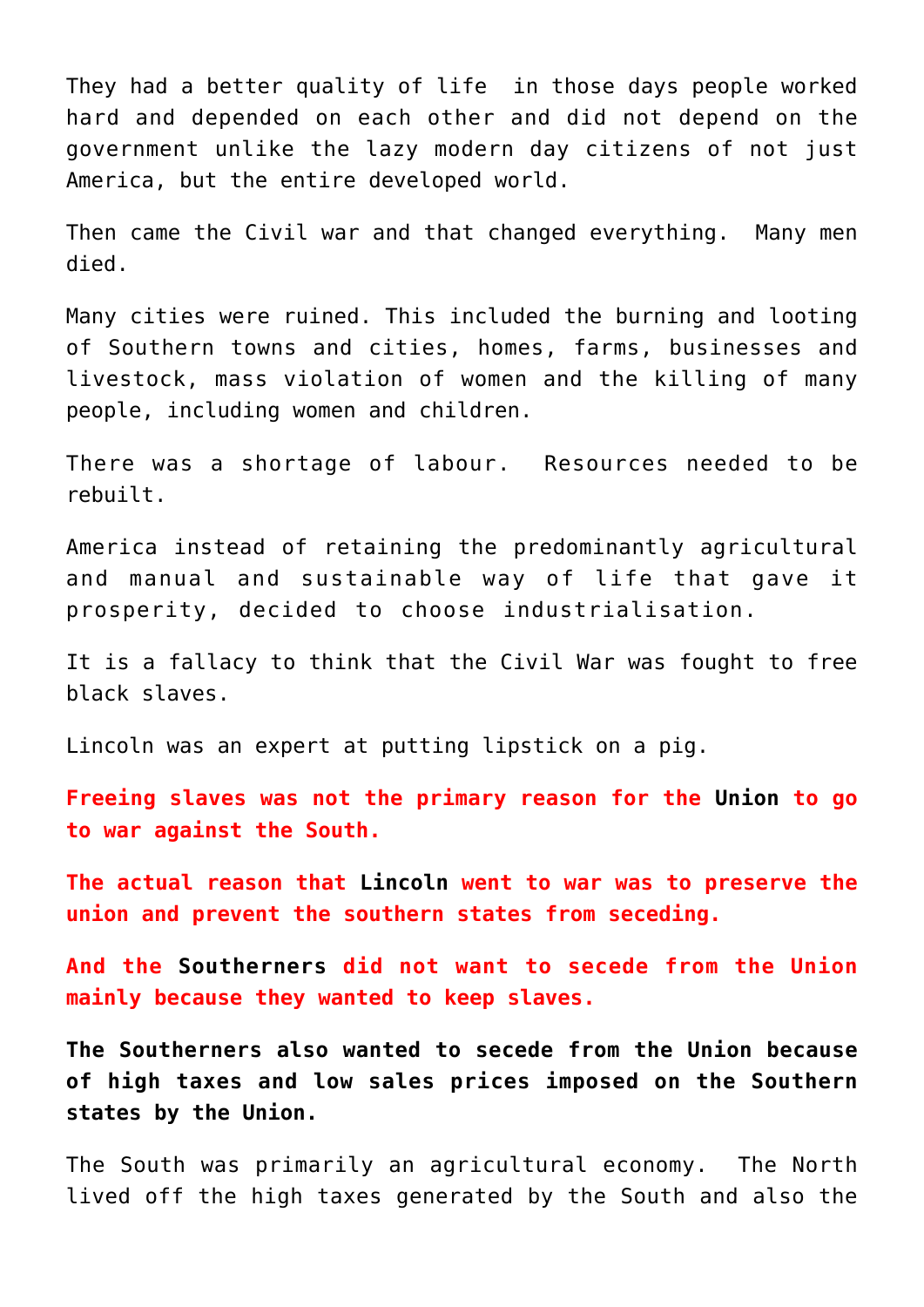manipulated low priced agricultural exports of the South to feed the Northern Union industrial revolution.

In fact Lincoln was financed by the corporate industrialist capitalist [Wall Street Pimp k](http://aryadharma.world/fukus/wallstreetpimps/)ings of those days and [committed](http://en.wikipedia.org/wiki/American_Indian_Wars#Colorado_War.2C_Sand_Creek_Massacre_and_the_Sioux_War_of_1865) [genocide](http://en.wikipedia.org/wiki/American_Indian_Wars#Colorado_War.2C_Sand_Creek_Massacre_and_the_Sioux_War_of_1865) against the Plains Indians so that Lincoln's corporate cronies could build railroads over Indian lands.

In fact if the South had won the Civil war, America would have had a more sustainable and profitable agriculture based economy and so would have the rest of the world.

At that point of time after the Civil War, industrialisation may have been the right thing to do since there was a shortage of labour and resources and things needed to be rebuilt in the fastest possible time.

The discovery of oil greatly aided industrialisation.

The [robber barrons](http://en.wikipedia.org/wiki/Robber_baron_(industrialist)#List_of_businessmen_who_were_labeled_as_robber_barons)([Carnegie,](http://en.wikipedia.org/wiki/Andrew_Carnegie) [Rockefeller](http://en.wikipedia.org/wiki/John_D._Rockefeller), [Morgan](http://en.wikipedia.org/wiki/J._P._Morgan), and many others) amassed huge fortunes but also helped in building the infrastructure of the country and many of them also gave away a lot of their wealth to social causes.

Then came the invention of the automobile and more importantly its mass production thanks to [Henry Ford,](http://en.wikipedia.org/wiki/Henry_Ford) and this started the second stage of the industrial revolution.

Since there were cars, obviously highways had to be built, and thanks to [Hitler](http://en.wikipedia.org/wiki/Adolf_Hitler) who built the first express highway, the [Autobahn](http://en.wikipedia.org/wiki/Autobahn), America also got inspired and started building express highways which lead to the [Interstate Highway system.](http://en.wikipedia.org/wiki/Interstate_Highway_System)

The concept of the [suburb](http://en.wikipedia.org/wiki/Suburb) was born and this lead to the disease of [urban sprawl.](http://en.wikipedia.org/wiki/Urban_sprawl) Like the modern tale of the so called "development" of [Bharat](http://aryadharma.world/bharat/), the most poor and helpless suffered the most for these "magnificent" highways in the USA.

Their homes were demolished and lands taken over so that roads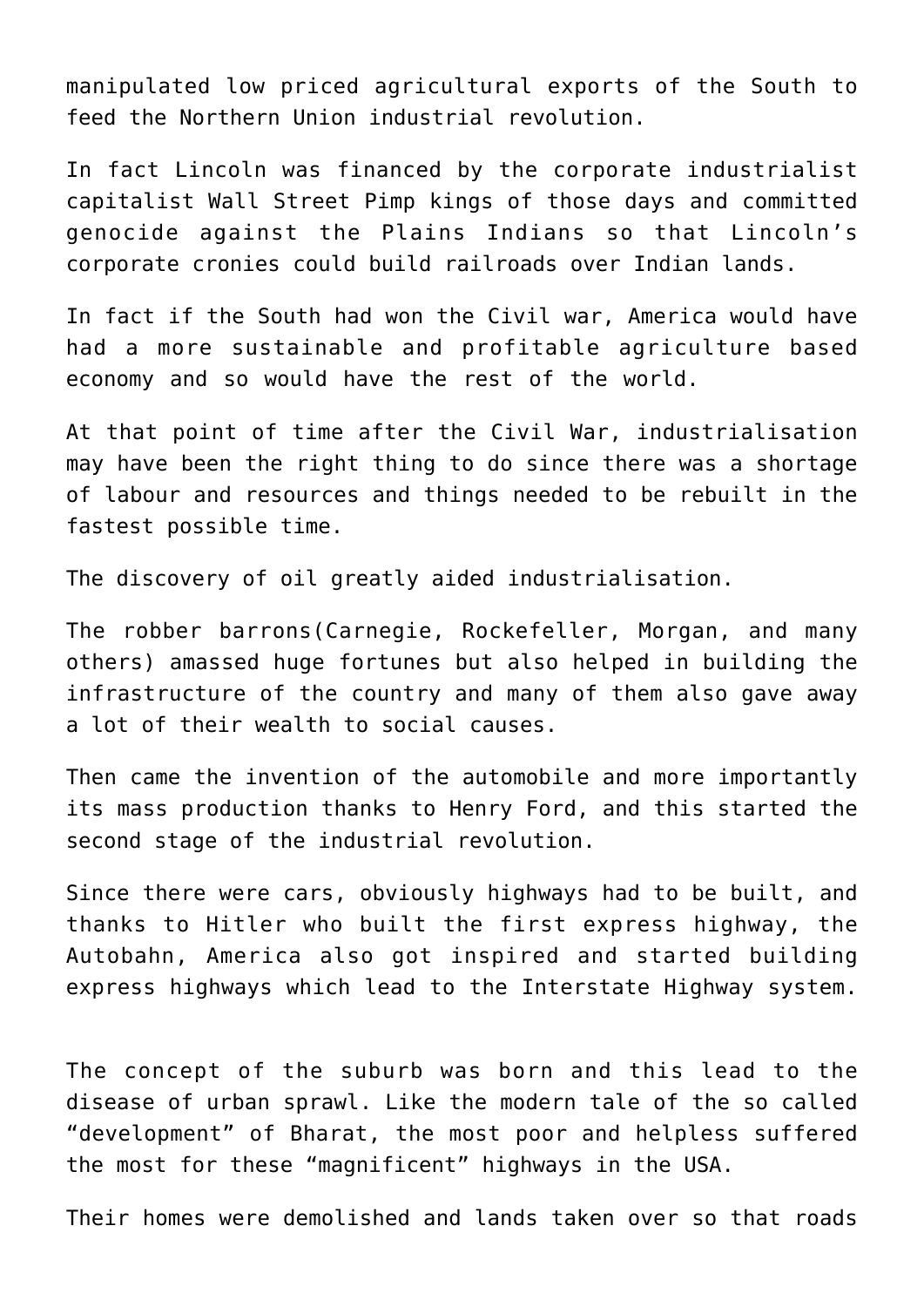could be built to enable a dumbass to drive a gas guzzling [SUV](http://en.wikipedia.org/wiki/Sport_utility_vehicle) 4 miles to the nearest [Walmart](http://en.wikipedia.org/wiki/Walmart) to buy a gallon of milk or a six pack of beer or porno DVDs from the nearest video store.

The development of the highways lead to the concentration of labour and production.

Nothing was made locally anymore. Instead they were built at places where labour was cheap and resources were plenty and then shipped on these "magnificent" highways all across the country.

**This led to the destruction of the local economy and locally owned stores and the rise of chain megastores like [Walmart](http://en.wikipedia.org/wiki/Walmart) and [Mega corporations](http://en.wikipedia.org/wiki/Corporatocracy) .**

**The rise of mega corporations obviously led to the importance of the stock market and then came the evil influence of the [Pimps of Wall Street](http://aryadharma.world/wallstreetpimps/).**

Corporations were seen only as places to make money. Profits mattered more than employee welfare. Stock prices and stock buybacks mattered more than employees' jobs and wage increases.

This led to the rise of [globalisation,](http://aryadharma.world/globalisation/) the most evil scam of the [Wall Street Pimps](http://aryadharma.world/wallstreetpimps/).

They thought that since America was becoming too costly for production, it should be replicated in some third world coolie nation to encourage Americans to consume more at cheap prices and increase the corporations profits.

This led to the dominance of low cost export coolie nations first Germany, then Japan, then China and now they are focusing on [Bharat.](http://aryadharma.world/bharat/)

America stopped producing anything and became a services based economy and even this began to be outsourced to [Bharat.](http://aryadharma.world/bharat/)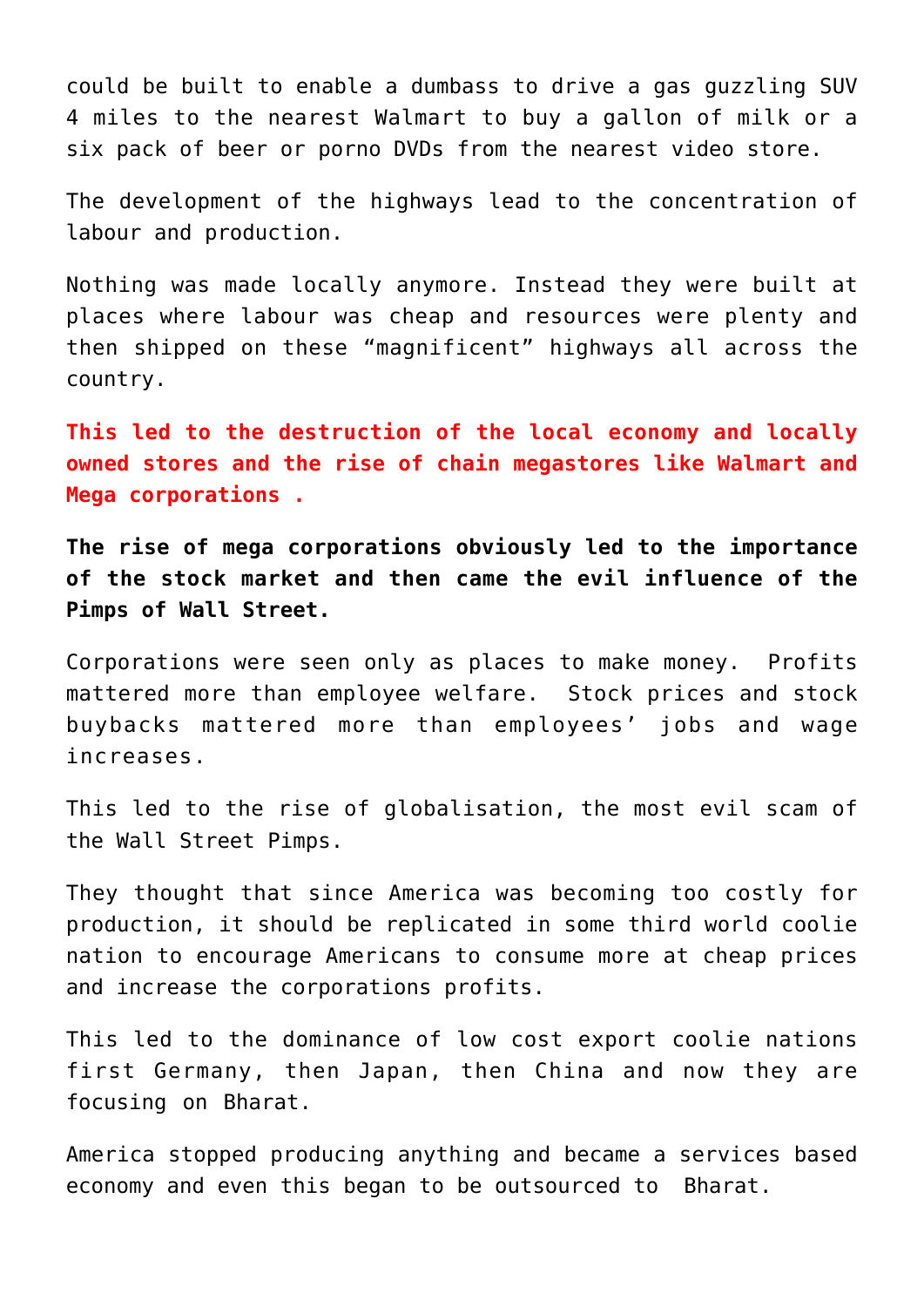The rise of computers made the [Pimps of Wall Street](http://aryadharma.world/wallstreetpimps/) even more powerful since they could create money and manipulate stock markets with computer algorithms at the click of a button.

Since people did not produce anything, they still needed jobs **and more importantly the money that was provided by these jobs** so that they could buy more useless things produced by the companies owned by the [Pimps of Wall Street](http://aryadharma.world/wallstreetpimps/) and stop these companies from losing money and going bankrupt.

But the jobs were few and to enable people to spend, the [Pimps](http://aryadharma.world/wallstreetpimps/) [of Wall Street](http://aryadharma.world/wallstreetpimps/) instructed the [Federal Reserve](http://en.wikipedia.org/wiki/Federal_Reserve_System), [their private](http://www.globalresearch.ca/who-owns-the-federal-reserve/10489) [bank,](http://www.globalresearch.ca/who-owns-the-federal-reserve/10489) to print money by borrowing from future and unborn generations.

This printing of money led to the stock market [dot-com boom](https://en.wikipedia.org/wiki/Dot-com_bubble) of 1995-2000 where [catching eyeballs](https://www.washingtonpost.com/archive/business/1999/11/14/valuing-dot-coms-counting-eyeballs-isnt-enough) meant more value than making money.

This then collapsed because people realised that tech companies needed to make real profits and not just attract eyeballs.

This panicked the [Pimps of Wall Street](http://aryadharma.world/wallstreetpimps/) and they instructed the [Federal Reserve](http://en.wikipedia.org/wiki/Federal_Reserve_System) to print even more money.

This free cheap money had find some place to go and this led to the housing boom where even [NINJA \(](http://en.wikipedia.org/wiki/No_Income_No_Asset#No_Income_No_Job_no_Assets)**[N](http://en.wikipedia.org/wiki/No_Income_No_Asset#No_Income_No_Job_no_Assets)**[o](http://en.wikipedia.org/wiki/No_Income_No_Asset#No_Income_No_Job_no_Assets) **[I](http://en.wikipedia.org/wiki/No_Income_No_Asset#No_Income_No_Job_no_Assets)**[ncome,](http://en.wikipedia.org/wiki/No_Income_No_Asset#No_Income_No_Job_no_Assets) **[N](http://en.wikipedia.org/wiki/No_Income_No_Asset#No_Income_No_Job_no_Assets)**[o](http://en.wikipedia.org/wiki/No_Income_No_Asset#No_Income_No_Job_no_Assets) **[J](http://en.wikipedia.org/wiki/No_Income_No_Asset#No_Income_No_Job_no_Assets)**[ob, No](http://en.wikipedia.org/wiki/No_Income_No_Asset#No_Income_No_Job_no_Assets) **[A](http://en.wikipedia.org/wiki/No_Income_No_Asset#No_Income_No_Job_no_Assets)**[ssets\)](http://en.wikipedia.org/wiki/No_Income_No_Asset#No_Income_No_Job_no_Assets) loans were given to hairdressers with good credit history to buy [McMansions.](http://en.wikipedia.org/wiki/McMansion)

Finally house prices started to tank and this almost led to the collapse of the [Pimps of Wall Street](http://aryadharma.world/wallstreetpimps/) in 2008.

But they being as powerful as they are, influenced the [Representative DFIs](http://aryadharma.world/repsofpeople/) and the [Federal Reserve](http://en.wikipedia.org/wiki/Federal_Reserve_System) to bail them out again.

However the Government still did not have any money and instead of bailing out and waiving off the loans made to the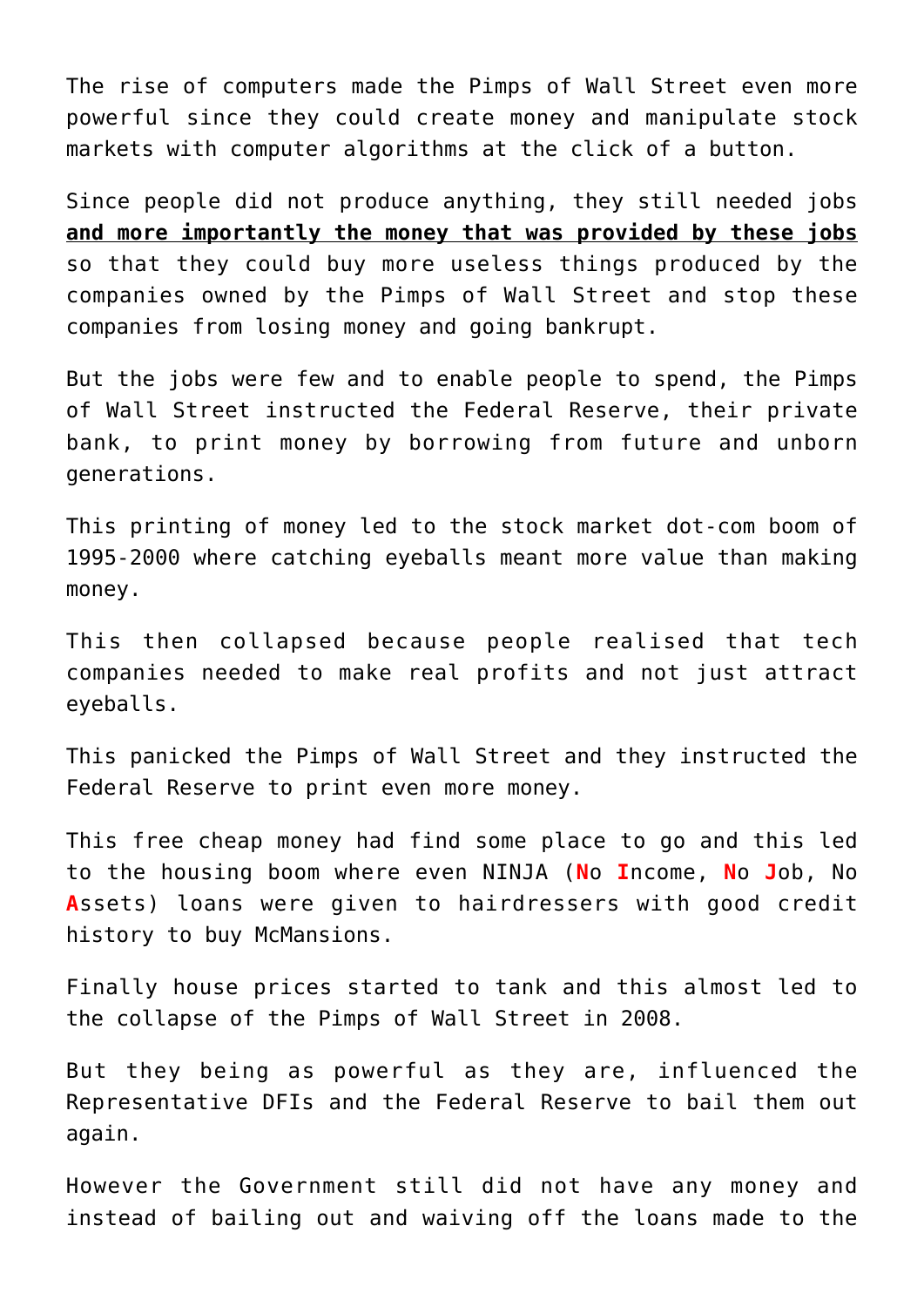gullible people by these [Wall Street Pimps,](http://aryadharma.world/repsofpeople/) it instead bailed out the [Wall Street Pimps](http://aryadharma.world/repsofpeople/) again.

This caused more jobs to be lost and more people to depend on the government.

And the government had to borrow more by issuing even more worthless treasury bonds and buying these bonds themselves and also selling it to idiots who believe these Treasury bonds are worth something because they were rated [AAA highest quality](https://en.wikipedia.org/wiki/Bond_credit_rating) [bond](https://en.wikipedia.org/wiki/Bond_credit_rating) by the [credit rating agency](https://en.wikipedia.org/wiki/Credit_rating_agency) whores owned by the [Wall](http://aryadharma.world/fukus/wallstreetpimps/) [Street Pimps.](http://aryadharma.world/fukus/wallstreetpimps/)

**Finally a day will come when the government cannot buy anymore of its own loans, and the idiots around the world will finally realise that they have been conned and stop buying treasury bonds.**

This day should come in the USA around the end of 2020.

And that is when the circus will end and the rabble who are dependent on the USA government will start to riot and loot and take from those who have, especially those that have a lot.

People will flee urban areas and run back to rural areas and live in small communities where they grow their own food, sew their own clothing and trade among their neighbours and form militias to defend themselves.

So finally after 200 years of mistaken shift from agriculture and handmade to the misguided mass production industrial capitalist minimum monthly EMI revolution in the USA, **there are more homeless and hungry people in the USA than there was in 1850.**

**And these people are very angry also, so there will be great civil unrest in the USA for a long time to come.**

**The [Representative DFIs](http://aryadharma.world/fukus/repsofpeople/) in [Bharat](http://aryadharma.world/bharat/) must learn this fundamental**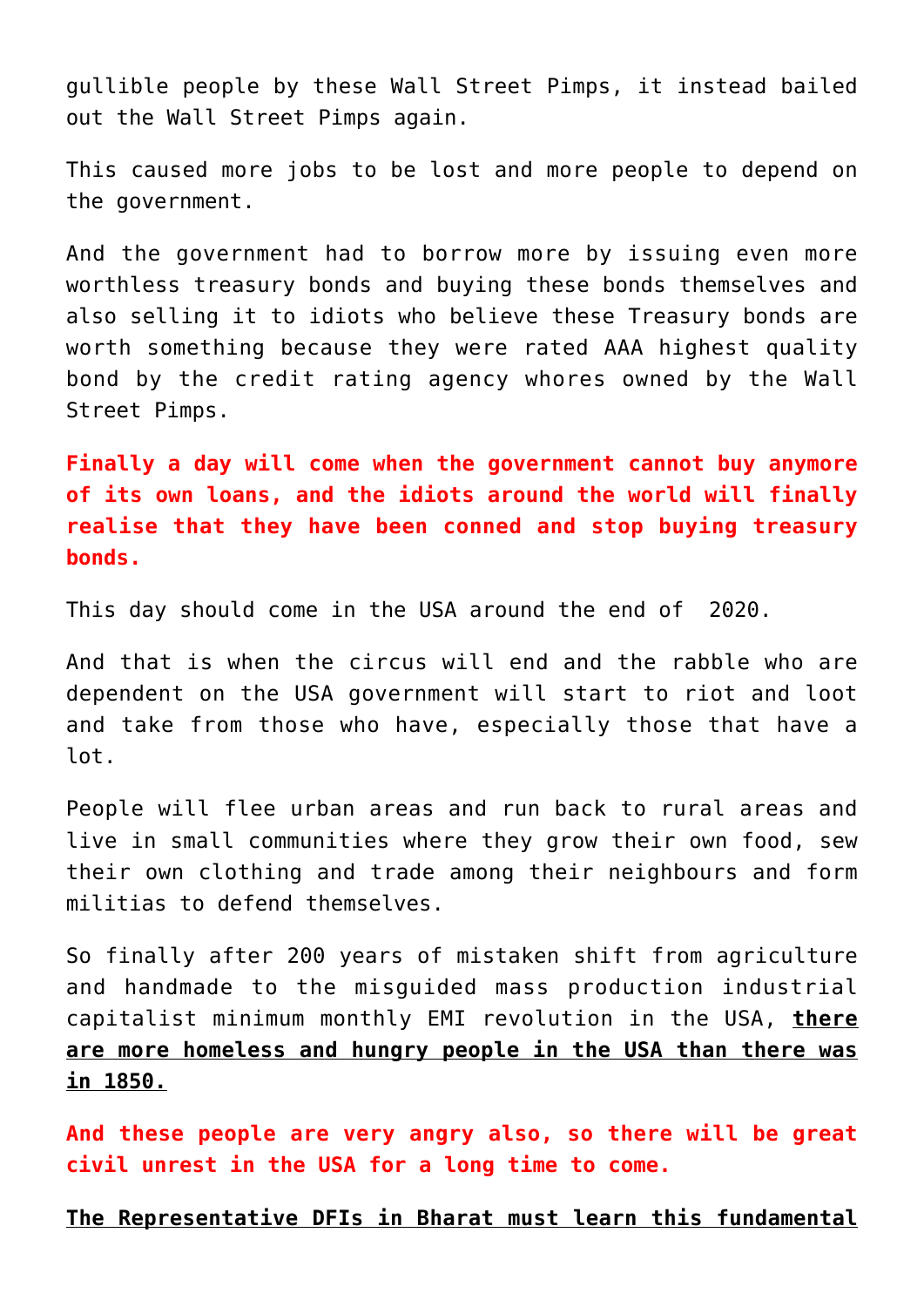## **fact:**

**Those who do not learn from history, are doomed to repeat it.** There is also a golden Chinese saying:

**To know the road ahead, ask those coming back.**

Look at the history of Industrial Mass Production Corporate Minimum Monthly EMI Capitalism adopted by FUKUS and the rest of the "developed" world.

**It has only ended in environmental and financial ruin and debt to be paid by future and even unborn generations.**

We must stop following America and the rest of **[FUKUS](http://aryadharma.world/fukus/)**.

Most of America lives in the towns and America is the biggest polluter in the whole world.

5% of the American global population contributes to 25% of the world pollution.

**Can you imagine what will happen to the world if all nations follow the American capitalist model?**

**We would need 7 planet earths just to maintain our current way of life if everybody followed the American and [FUKUS](http://aryadharma.world/fukus/) capitalist model.**

**The so called "success" of the "developed" [FUKUS](http://aryadharma.world/fukus/) and West, China and Gujarat model is the biggest lie of mankind and a major marketing success of the [Wall Street/Dalal Street Pimp](http://aryadharma.world/fukus/wallstreetpimps/) owned [Presstitutes.](http://en.wiktionary.org/wiki/presstitute)**

The mainstay of any economy is not industrial mass production and IT/BT/SEZ Coolie parks, mega factories, mega steel plants and mega coal and nuclear power plants, which just creates mindless worker drones slogging away their whole life in some soulless work with little rewards.

The rewards of which are enjoyed by the owners who are rich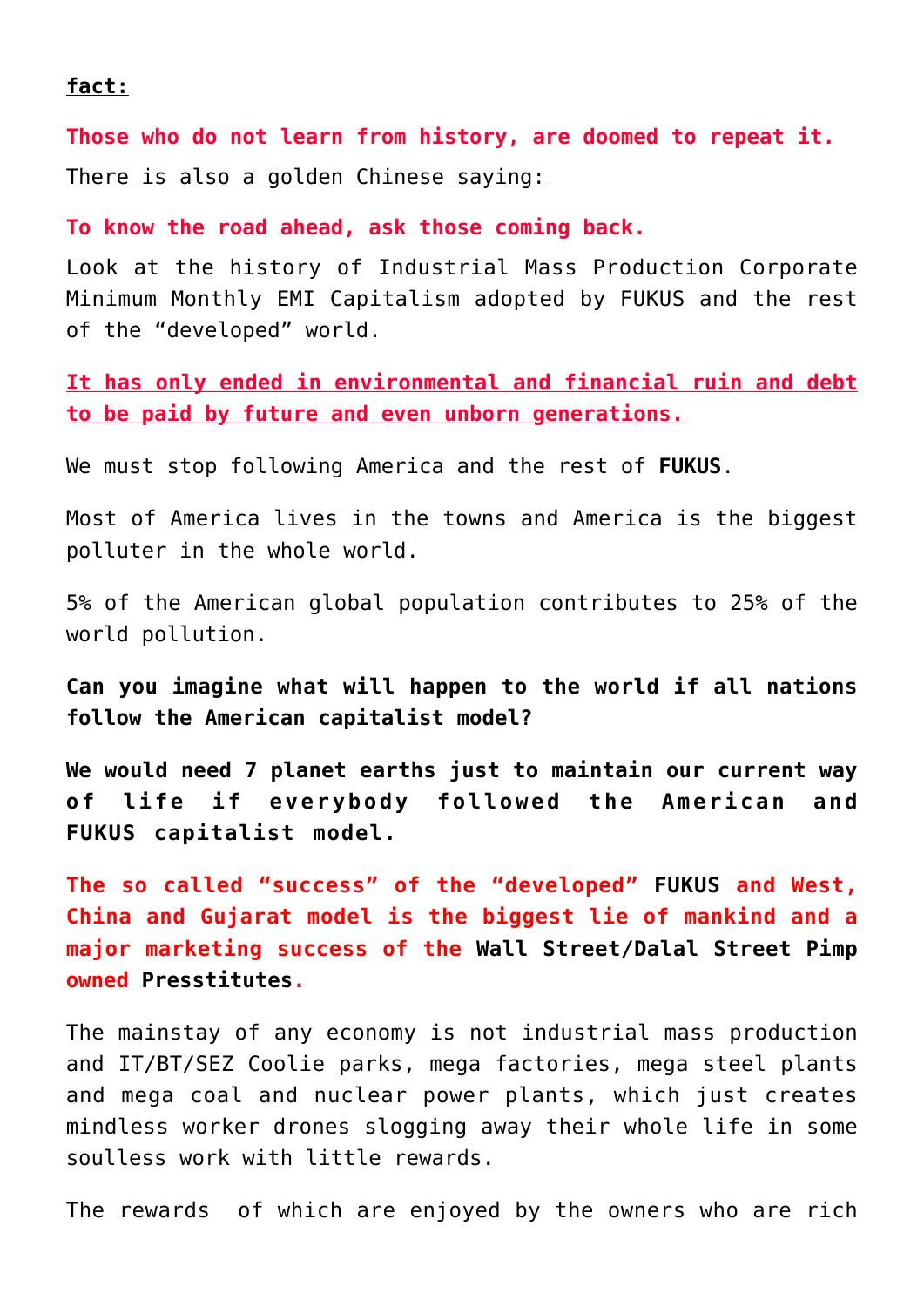enough for generations and fritter away their wealth on frivolous luxuries costing more than the salaries that they pay their employees.

**The mainstay of any economy is family farm based agriculture, small scale local entrepreneurship and minimizing machine labour by encouraging handcrafted goods and cooperatives for basic needs like clothing, footwear, food and construction.**

Here are [the real facts of the Gujarat Model](http://www.moneylife.in/article/the-gujarat-model-ndash-some-facts/51106.html), the main tagline for promotion of the "magical" capabilities of the NRI Business Development Manager.

Of course I should not forget to mention the other tagline of his claim to be a [chaiwala,](https://en.wikipedia.org/wiki/Chaiwala) even though he has a **[Master's](https://en.wikipedia.org/wiki/Master%27s_degree) [degree](https://en.wikipedia.org/wiki/Master%27s_degree)** (correspondence course) in [Political Science.](https://en.wikipedia.org/wiki/Political_science)

In one generation of almost 40 years, China has gone from zero to the world's second-largest economy.

Its growth spurt has no equal in history. Cheap credit, which is actually cheap debt made this possible.

**In 1990, Chinese debt was under 10% of GDP. It was 148% of GDP by the end of 2007.**

**In 2017 it runs about 264%. It could exceed 300% within two years.**

**Most countries mislead (actually it should be called deceive) people by mentioning the [debt to GDP ratio.](https://en.wikipedia.org/wiki/Debt-to-GDP_ratio)**

**This [debt to GDP ratio](https://en.wikipedia.org/wiki/Debt-to-GDP_ratio) indicator of debt is the biggest scam.**

Governments always scam people and do not follow the same standards that they hold their citizens and businesses to follow.

The GDP is just the total measure of goods and services provided.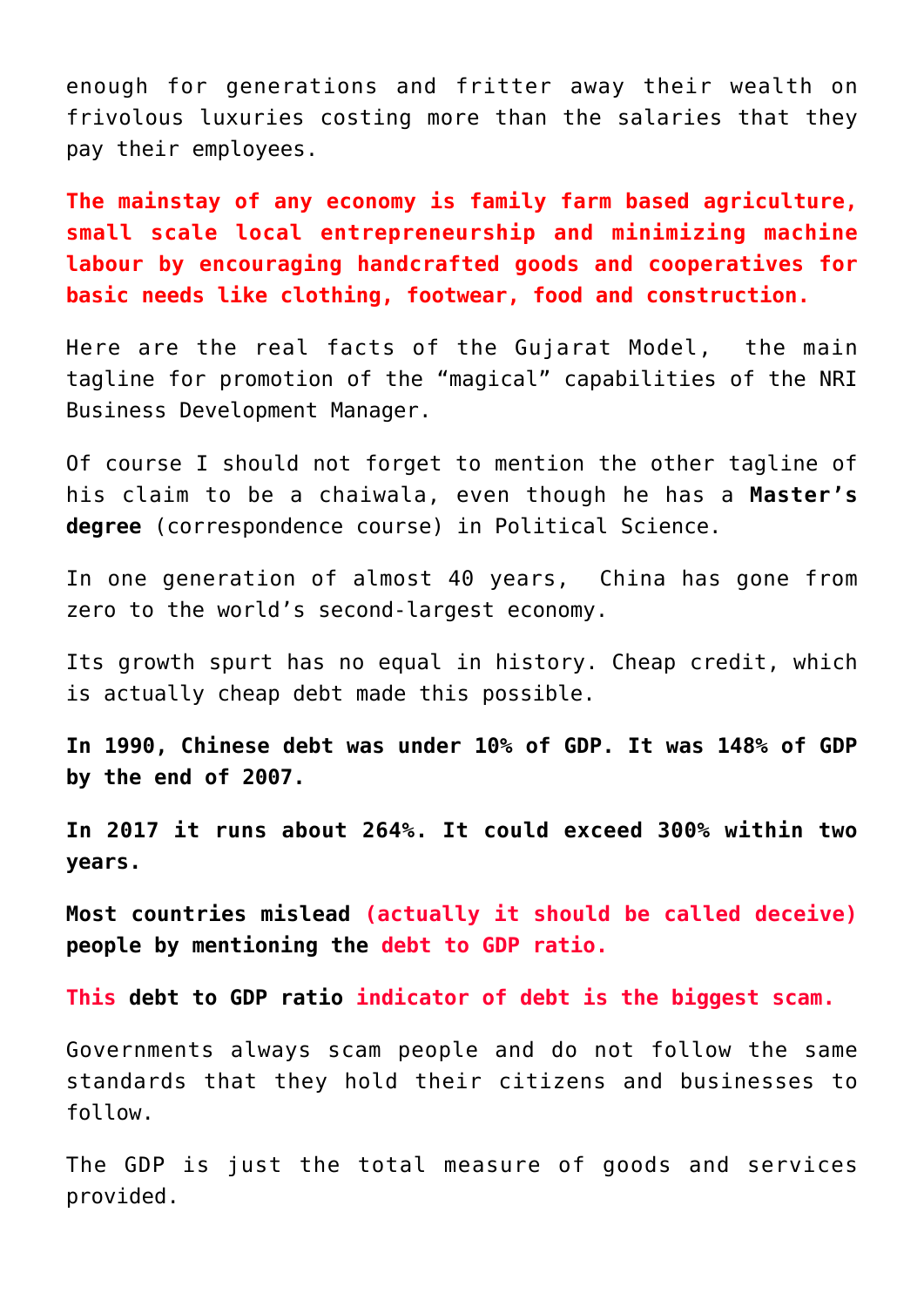This is similar to the annual income of a person or the turnover of a business before deducting any expenses.

It is no indicator of the net savings or net profits which is the only source from which you can pay back your debts.

You can only pay your debts from your profits or savings left after all basic expenses like healthcare, food, education, entertainment and living expenses.

You cannot pay your debt from just your total income.

If you pay your debt based on your total income, then you will not have enough money to meet your basic expenses.

The correct measure of the ability of a person to pay their debt is the **[debt to income ratio.](https://en.wikipedia.org/wiki/Debt-to-income_ratio)**

The correct measure of a company to pay their debt is the **[debt](https://en.wikipedia.org/wiki/Debt_service_coverage_ratio) [service coverage ratio](https://en.wikipedia.org/wiki/Debt_service_coverage_ratio).**

**So the correct indicator of a country to pay their debts is the debt to revenue ratio.**

Revenue means all the net income of the government from taxes and interest on savings and investments.

This does not include the income from loans that the government borrowed.

**So in summary, the debt to revenue ratio of the government is equivalent to the [debt to income ratio](https://en.wikipedia.org/wiki/Debt-to-income_ratio) for a person.**

Read my [article on the Ponzi Petrodollar](http://aryadharma.world/ponzipetrodollar/) to get an idea of the **Debt to GDP Ratio** scam that all the governments all across the world use.

92% of the public funding in [Bharat](http://aryadharma.world/bharat/) goes to the [Wall](http://aryadharma.world/fukus/wallstreetpimps/) [Street/Dalal Street Pimps/Lala businessmen.](http://aryadharma.world/fukus/wallstreetpimps/)

**92% of the rest of the sincere honest loan paying contributors**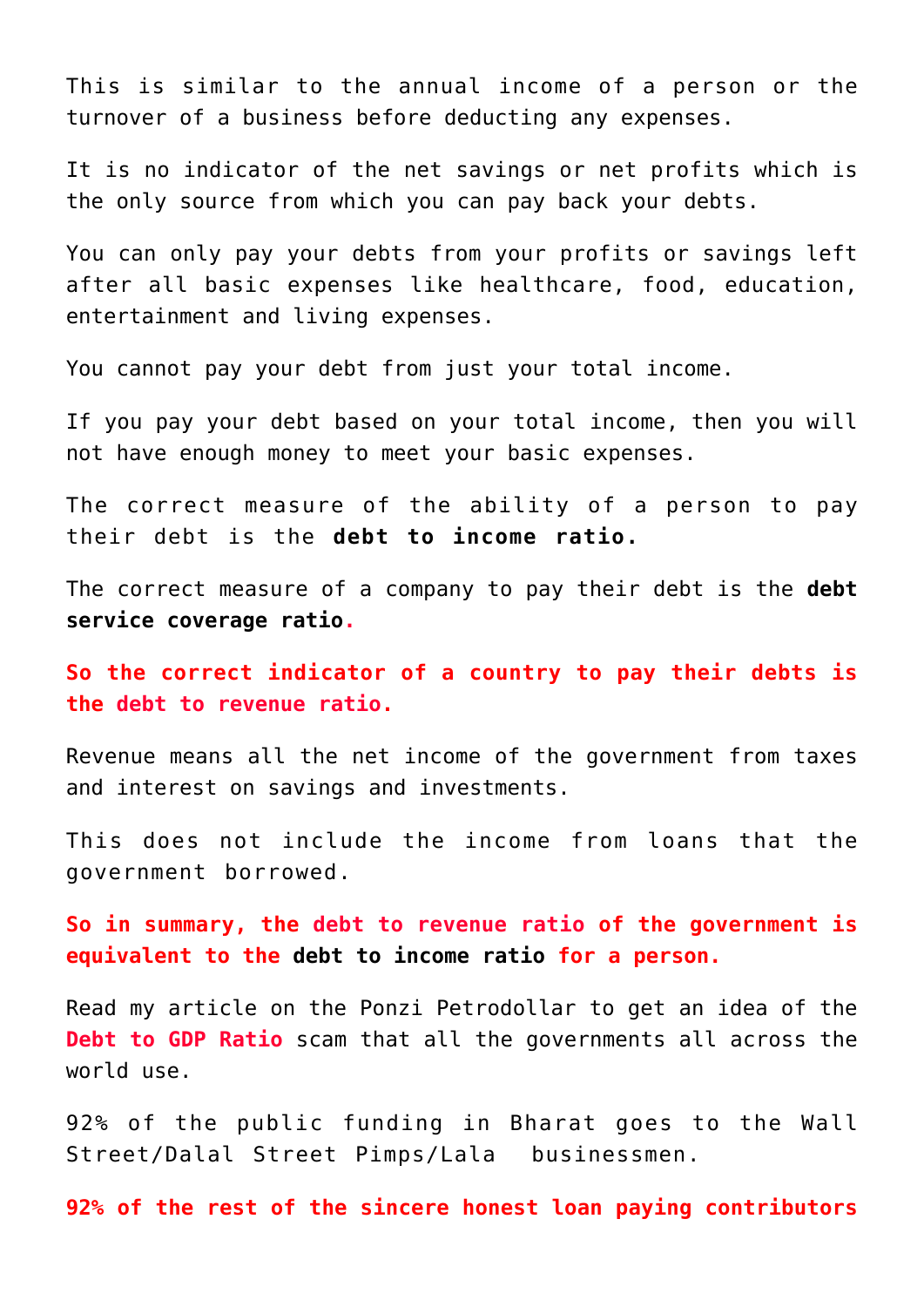**to the economy get only 8% of the public funding.**

**And these shining star [Wall Street/Dalal Street Pimp/Lala](http://aryadharma.world/fukus/wallstreetpimps/) leeches only contribute 8% to the economy of [Bharat.](http://aryadharma.world/bharat/)**

Even with 92% of the funding, more than Rs 8 lakh crores (Rs 8,00,000,00,00,000) of stressed [Non performing assets \(NPA\)](https://en.wikipedia.org/wiki/Non-performing_asset) have been caused by these gambling [Dalal Street Pimps/Lalas.](http://aryadharma.world/fukus/wallstreetpimps/)

**This is further estimated to rise to more than Rs 14 lakh crores (Rs 14,00,000,00,00,000) by 2019, but the details are kept completely secret even by the RBI.**

In fact, in Bharat, **Small business is big business.**

**Following are the statistics of small business in [Bharat](http://aryadharma.world/bharat/) vs the Corporate Sector as per a recent ad in the Economic Times dated 13-10-2014 and on the website [http://smallbusinessisbigbusiness.org:](http://smallbusinessisbigbusiness.org/)**

- **45% contribution to GDP by Small Business compared to 15% contribution by Corporate Sector.**
- **90% of the employment in the country.**
- **46 crore employed, 24 crore self employed**
- **62% owned by ST/SC and OBC**

**Despite generating Rs 6.28 lakh crore(Rs 6,28000,00,00,00,000) per annum, the access to banks by the Small Business sector for their financial needs is less than 4%.**

If we dont reform ourselves now, our future and unborn generations will be up to their eyeballs in debt and will lead miserable lives of not just poverty, but rampant crime and violence and environmental degradation.

**All because we had our head up our asses because of our stupidity and greed and laziness and fetish for "free" stuff and "free" "money".**

I dont think our future and unborn generations are going to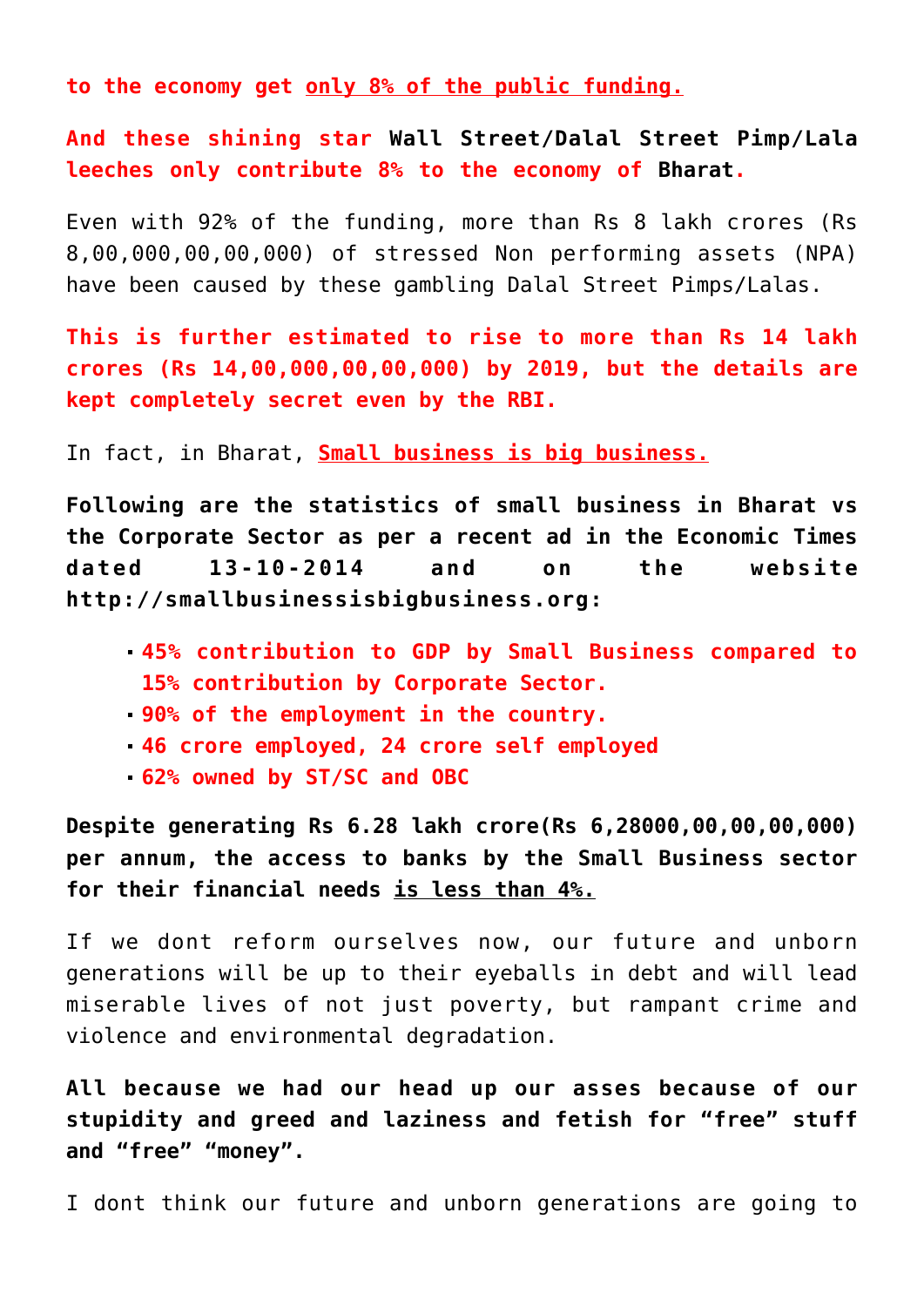remember us fondly or even thank us for the mess that we left them in.

So all we will get are their curses, and according to the [Sanathan Dharma](http://aryadharma.world/vedasandupanishads/) one who curses their ancestors ends up cursed himself, but more importantly his ancestors are reborn as his descendants so that Karma can be repaid.

But it will affect us more because this will happen to us first in the next 5 years.

Before this happens to our future and unborn generations, we will have to first live through the **[SHTF](http://www.urbandictionary.com/define.php?term=SHTF)** phase when people finally realise that there is no "free" money and finally debts have to be paid

And if the debt cannot be paid back, then the whole concept of an orderly rule based society totally collapses and we end up with a world similar to the film [Mad Max.](https://en.wikipedia.org/wiki/Mad_Max)

So Karma will have to be paid twice.

First when the **SHTF** happens, and second when we are reborn as our future generations descendants.

When the **SHTF** happens, we will get what we deserve.

When we are reborn to our future generations, we will learn their divine ways of hard work, community living and the value of agriculture and nature.

**This in fact was already taught to us by our ancestors for millenniums, and we callously abandoned their priceless teachings and living example in favour of the "wonder" of the [FUKUS](http://aryadharma.world/fukus/) Industrial Mass Production Trickle Down Casino Capitalist System.**

**Any then again the world will be in balance just like my [idea](http://aryadharma.world/my-idea-of-heaven/) [of heaven.](http://aryadharma.world/my-idea-of-heaven/)**